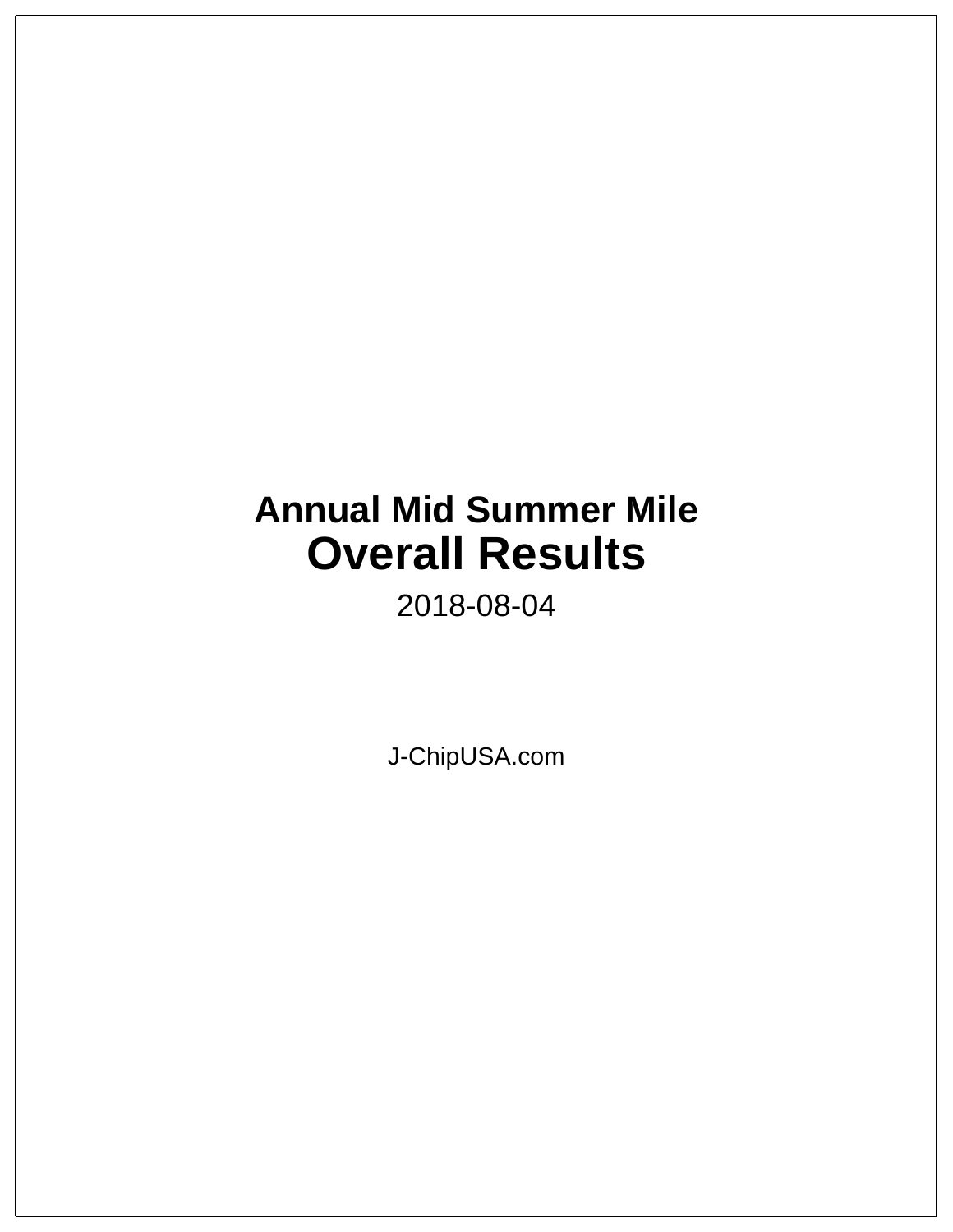### **1 MIle Open Championshio F**

| Bib | <b>Name</b>           | City, State       |    | Age Gen | <b>Finish</b> | AG             | <b>OA</b>      | <b>FO</b> |
|-----|-----------------------|-------------------|----|---------|---------------|----------------|----------------|-----------|
| 16  | Griswald, Molly       | Freehold, NJ      | 19 | F       | 0:22:14.9     | 1              |                | 4         |
| 57  | Goldthorpe, Megan     | New Jersey, NJ    | 18 | F       | 0:22:17.3     | 2              | $\overline{c}$ | 5         |
| 61  | Mahon, Kaitlyn        | Nj, NJ            | 22 | F       | 0:23:19.1     | 1              | 3              | 7         |
| 7   | Colasurdo, Alexis     | Toms River, NJ    | 19 | F       | 0:24:43.9     | 3              | 4              | 13        |
| 46  | Stearns, Kaitlin      | Nj, NJ            | 20 | F       | 0:25:03.9     | $\overline{2}$ | 5              | 15        |
| 11  | D'Angelo, Lauren      | West Caldwell, NJ | 20 | F       | 0:25:20.9     | 3              | 6              | 16        |
| 22  | Nulty, Kelly          | Verona, NJ        | 15 | F       | 0:25:24.2     | 4              | 7              | 17        |
| 48  | Sakowicz, Summer      | Nj, NJ            | 13 | F       | 0:25:31.2     | 1              | 8              | 18        |
| 51  | Mortimer, Kirsten     | Nj, NJ            | 19 | F       | 0:25:43.6     | 5              | 9              | 19        |
| 50  | Ejnset, Iona          | Nj, NJ            | 20 | F       | 0:27:26.1     | 4              | 10             | 21        |
| 56  | Aromando, Michelle    | New Jersey, NJ    | 44 | F       | 0:28:17.3     | $\mathbf 1$    | 11             | 23        |
| 52  | Brow, Rebecca         | New Jersey, NJ    | 31 | F       | 0:28:57.7     | 1              | 12             | 27        |
| 23  | Palmasano, Nicole     | Belvidere, NJ     | 24 | F       | 0:29:05.1     | 5              | 13             | 28        |
| 47  | Sles, Kasey           | Nj, NJ            | 14 | F       | 0:29:26.4     | 2              | 14             | 30        |
| 13  | Fortuna, Cassandra    | Philipsburg, NJ   | 24 | F       | 0:29:57.4     | 6              | 15             | 32        |
| 30  | Biladeau, Kelly       | New JErsey, NJ    | 19 | F       | 0:30:45.0     | 6              | 16             | 34        |
| 8   | Conatan, Erin         | Alexandria, VA    | 45 | F       | 0:32:11.2     | 2              | 17             | 37        |
| 43  | Schittone, Teresa     | Nj, NJ            | 30 | F       | 0:32:20.3     | $\overline{2}$ | 18             | 38        |
| 2   | Handschuch, Elizabeth | Heath, TX         | 54 | F       | 0:32:27.7     | 1              | 19             | 39        |
| 18  | Lopez, Karen          | Bear, DE          | 34 | F       | 0:33:20.7     | 3              | 20             | 41        |
| 42  | Rinderer, Sandy       | Nj, NJ            | 66 | F       | 0:33:31.2     | $\mathbf 1$    | 21             | 42        |
| 27  | Grossman, Grace       | Nj, NJ            | 20 | F       | 0:39:40.1     | 7              | 22             | 51        |
| 29  | Berry, Megan          | New Jersey, NJ    | 19 | F       | 0:40:06.2     | 7              | 23             | 52        |
| 40  | A, Patricia           | Nj, NJ            | 57 | F       | 0:52:14.8     | 2              | 24             | 53        |
|     |                       |                   |    |         |               |                |                |           |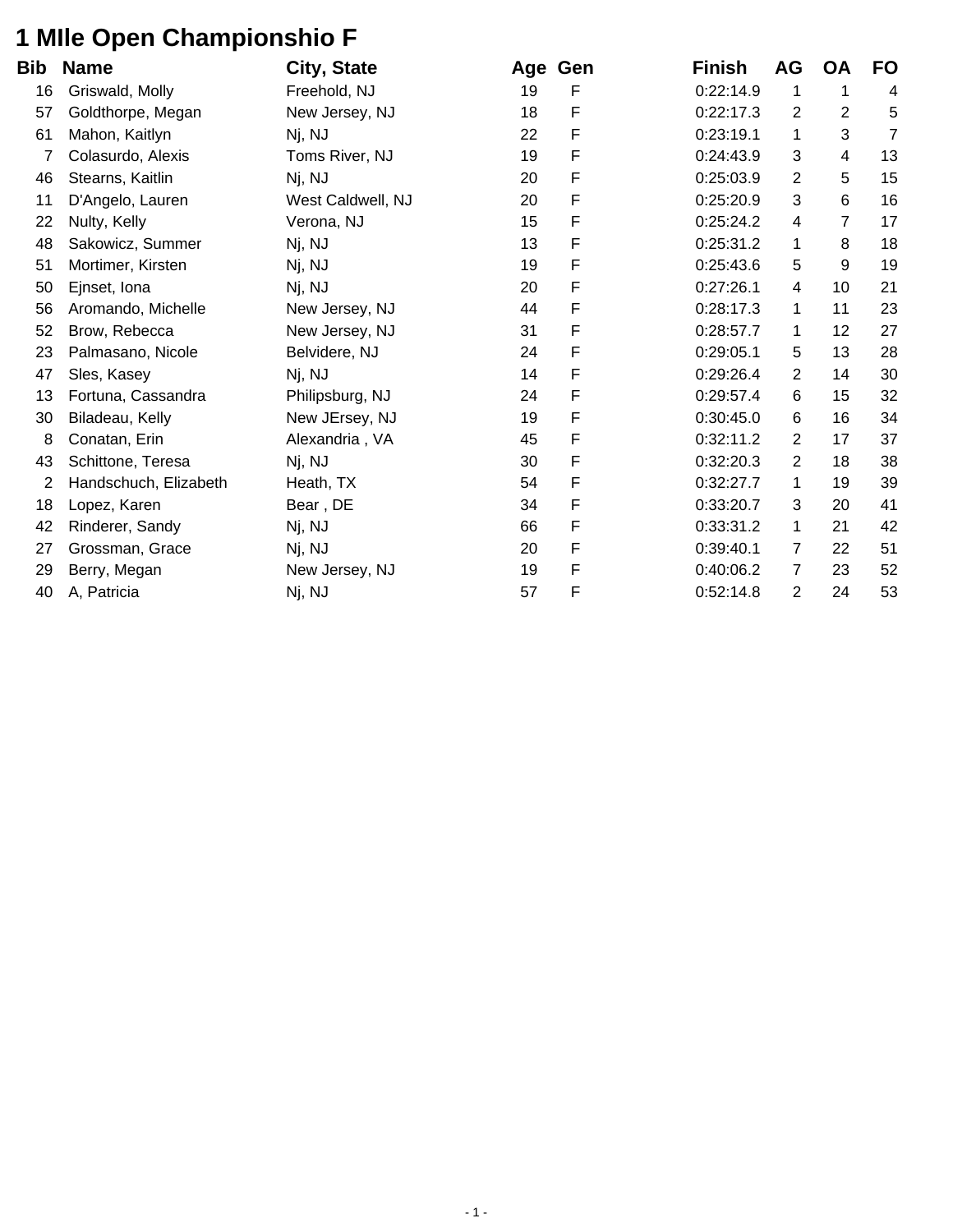## **1 MIle Open Championshio M**

| Bib | <b>Name</b>         | City, State          |    | Age Gen | <b>Finish</b> | <b>AG</b>      | <b>OA</b>      | FO               |
|-----|---------------------|----------------------|----|---------|---------------|----------------|----------------|------------------|
| 41  | Caucino, Joe        | Nj, NJ               | 60 | M       | 0:21:04.9     | 1              | 1              | 1                |
| 15  | Garvin, Christopher | Belair, MD           | 17 | M       | 0:21:37.9     | 1              | 2              | $\overline{2}$   |
| 49  | Johnson, Dale       | Nj, NJ               | 19 | M       | 0:21:54.3     | 2              | 3              | $\sqrt{3}$       |
| 31  | Ferriera, Matt      | Nj, NJ               | 32 | M       | 0:23:04.5     | 1              | 4              | $\,6$            |
| 38  | Degroat, Andrew     | Nj, NJ               | 50 | M       | 0:23:26.6     | 1              | 5              | $\, 8$           |
| 54  | Hausmann, Shane     | New Jersey, NJ       | 27 | M       | 0:23:29.9     | 1              | 6              | $\boldsymbol{9}$ |
| 12  | Donnelly, Brian     | Manahawkin, NJ       | 57 | M       | 0:23:41.4     | 2              | $\overline{7}$ | 10               |
| 39  | Burrows, Eddie      | Nj, NJ               | 15 | M       | 0:23:55.2     | 3              | 8              | 11               |
| 32  | Betten, Robert      | Nj, NJ               | 59 | M       | 0:24:09.2     | $\mathbf{3}$   | 9              | 12               |
| 58  | Teters, Michael     | New Jersey, NJ       | 56 | М       | 0:24:46.6     | 4              | 10             | 14               |
| 60  | Coyne, Robert       | New Jersey, NJ       | 49 | М       | 0:26:30.8     | $\mathbf 1$    | 11             | 20               |
| 17  | Higgins, Jay        | Whiting, NJ          | 59 | M       | 0:28:01.4     | 5              | 12             | 22               |
| 9   | Conatan, William    | Alexandria, VA       | 13 | M       | 0:28:22.7     | $\mathbf 1$    | 13             | 24               |
| 3   | Basili, Joseph      | Beach Haven, NJ      | 56 | M       | 0:28:32.7     | 6              | 14             | 25               |
| 5   | Boland, Steve       | Lavallette, NJ       | 67 | М       | 0:28:43.0     | 2              | 15             | 26               |
| 33  | Capuzzo, Paul       | Nj, NJ               | 45 | M       | 0:29:16.1     | $\overline{2}$ | 16             | 29               |
| 34  | Livingstone, John   | Nj, NJ               | 62 | M       | 0:29:27.8     | 3              | 17             | 31               |
| 45  | Brandao, Tony       | Nj, NJ               | 49 | M       | 0:30:35.9     | 3              | 18             | 33               |
| 21  | Neill, Jim          | Caldwell, NJ         | 61 | М       | 0:31:29.9     | 4              | 19             | 35               |
| 37  | lannale, Tony       | Nj, NJ               | 61 | M       | 0:31:40.4     | 5              | 20             | 36               |
| 20  | Morris, Michael     | Rumsey, NJ           | 45 | M       | 0:33:20.6     | 4              | 21             | 40               |
| 63  | Doughtery, Kevin    | New Jersey, NJ       | 65 | M       | 0:34:19.7     | 6              | 22             | 43               |
| 35  | Cruikshank, Petey   | Nj, NJ               | 74 | M       | 0:35:10.0     | $\mathbf 1$    | 23             | 44               |
| 25  | N, Joe              | Nj, NJ               | 53 | M       | 0:35:33.3     | $\overline{7}$ | 24             | 45               |
| 26  | Esler, Tim          | Nj, NJ               | 49 | M       | 0:35:35.1     | 5              | 25             | 46               |
| 55  | Hausmann, Steve     | New Jersey, NJ       | 67 | M       | 0:35:38.2     | 7              | 26             | 47               |
| 24  | Saunders, Glenn     | North Plainfield, NJ | 56 | M       | 0:36:01.3     | 8              | 27             | 48               |
| 4   | Blanchfield, Sean   | Lavallette, NJ       | 55 | M       | 0:38:10.7     | 9              | 28             | 49               |
| 28  | Berny, Hunter       | Nj, NJ               | 19 | M       | 0:38:41.3     | 4              | 29             | 50               |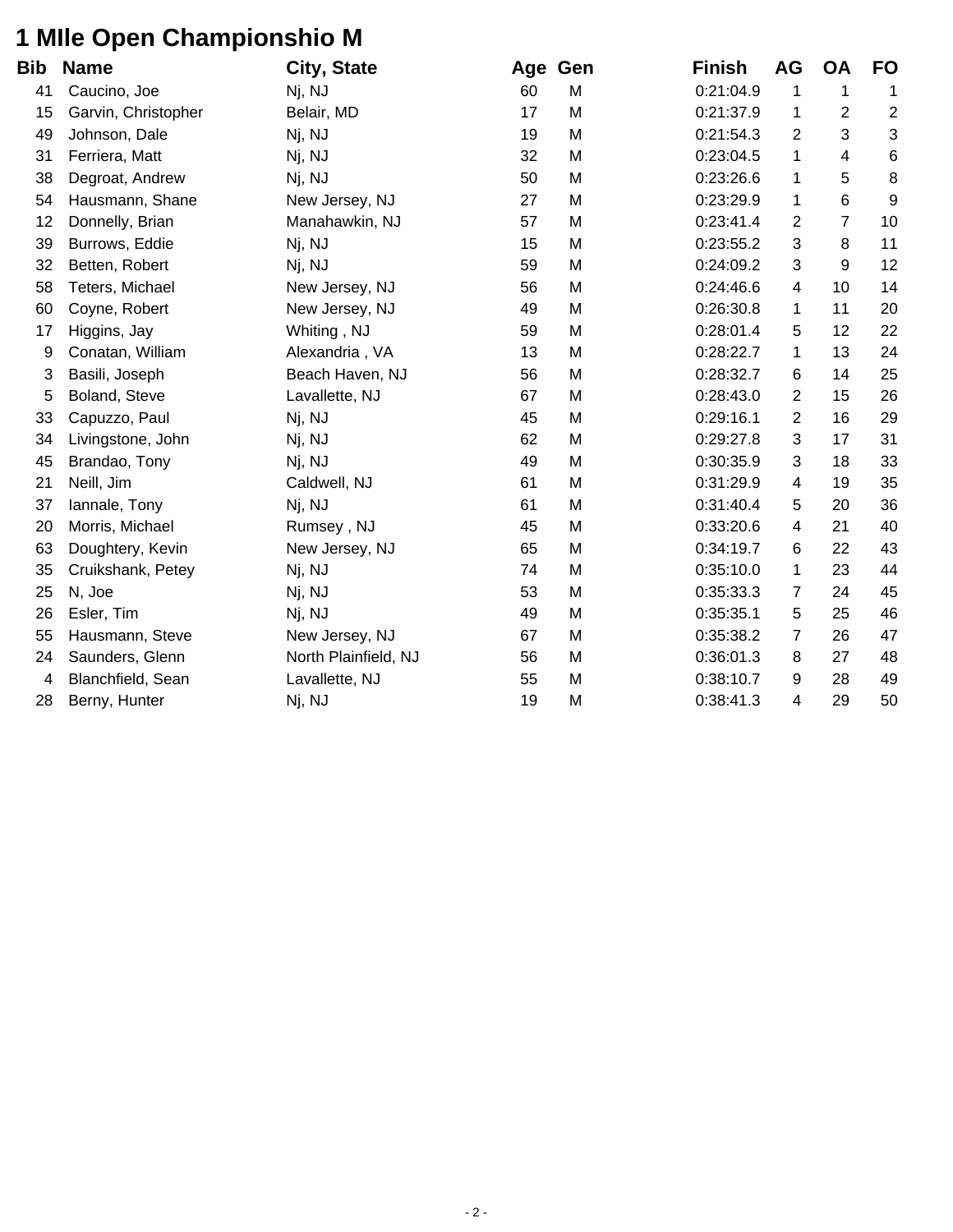#### **Wet Suit Division F**

#### **Bib Name**

6 Burn-Sluk, Julie

City, State Verona, NJ

Age Gen  $\mathsf F$  $\overline{41}$ 

**Finish** AG OA FO  $0:30:46.0$  $\mathbf{1}$  $\sim$  1  $\ensuremath{\mathsf{3}}$